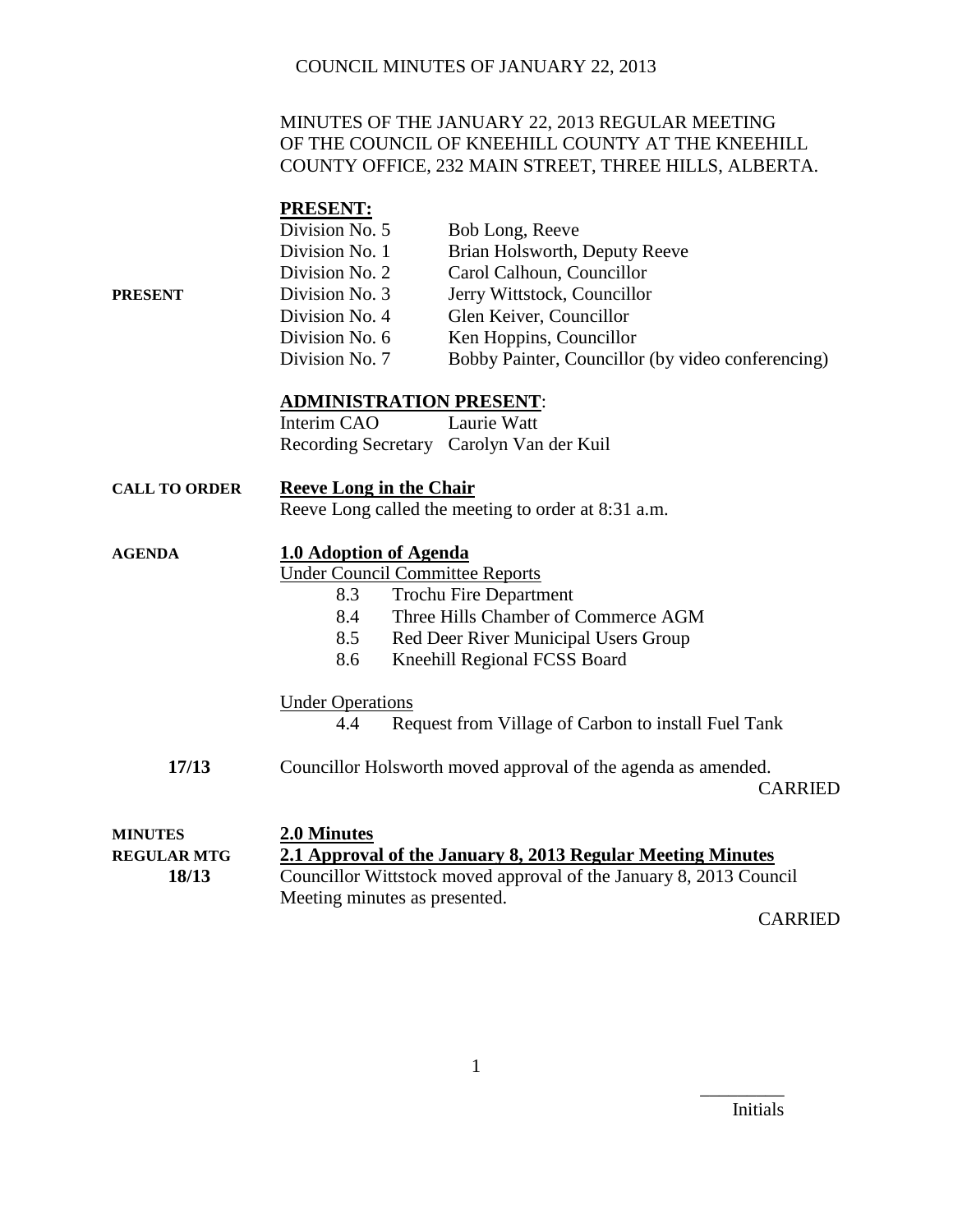| <b>FINANCIAL</b>                                      | <b>5.0 Financial Reports</b>                                                                                                                                                                                                                                                                                                                                         |
|-------------------------------------------------------|----------------------------------------------------------------------------------------------------------------------------------------------------------------------------------------------------------------------------------------------------------------------------------------------------------------------------------------------------------------------|
| <b>BANK REC</b><br>19/13                              | 5.1 Bank Reconciliation November 30, 2012<br>Councillor Holsworth moved that Council receive the November 30, 2012<br>Bank Reconciliation as presented.                                                                                                                                                                                                              |
|                                                       | <b>CARRIED</b>                                                                                                                                                                                                                                                                                                                                                       |
| <b>BANK REC</b><br>20/13                              | 5.2 Bank Reconciliation December 31, 2012<br>Councillor Hoppins moved that Council receive the December 31, 2012<br>Bank Reconciliation as presented.<br><b>CARRIED</b>                                                                                                                                                                                              |
| <b>NEW BUSINESS</b><br><b>RATE PAYER MTG</b><br>21/13 | <b>7.0 New Business</b><br><b>7.1 Ratepayers Meetings</b><br>Councillor Hoppins moved that Council approve and select April 10 <sup>th</sup> ,<br>2013 at the Three Hills Super 8 for holding the 2013 Ratepayer meeting.<br><b>CARRIED</b>                                                                                                                          |
|                                                       | Debi Moon, reporter for The Capital, entered the meeting at 8:40 a.m.                                                                                                                                                                                                                                                                                                |
| <b>PEEWEE B PROV</b><br><b>HOCKEY TOURN</b><br>22/13  | <b>7.2 PeeWee B Provincial Hockey Tournament</b><br>Councillor Calhoun moved that Council approve 1/2 page advertising<br>sponsorship in the PeeWee B Provincial Hockey Tournament program in<br>the amount of \$300.00 (three hundred dollars).<br><b>CARRIED</b>                                                                                                   |
| <b>AQUA 7</b><br><b>MAINTENANCE</b><br>23/13          | <b>7.3 AQUA 7 Maintenance Contract</b><br>Councillor Wittstock moved that Council direct administration<br>to submit a letter of intent to the AQUA 7 Regional Water Service<br>Commission that they are interested in continuing to provide maintenance<br>services to the AQUA 7 Water Services Commission for the ensuing three<br>year period.<br><b>CARRIED</b> |
| <b>COUNCIL REPORTS</b><br><b>DRUM SOLID WSTE</b>      | <b>8.0 Council and Committee Reports</b><br>8.1 Drumheller & District Solid Waste - Written report by Councillor<br>Calhoun on the meeting that was held on Decmeber 20, 2012. The next<br>meeting will be held on February 21, 2013.                                                                                                                                |

Initials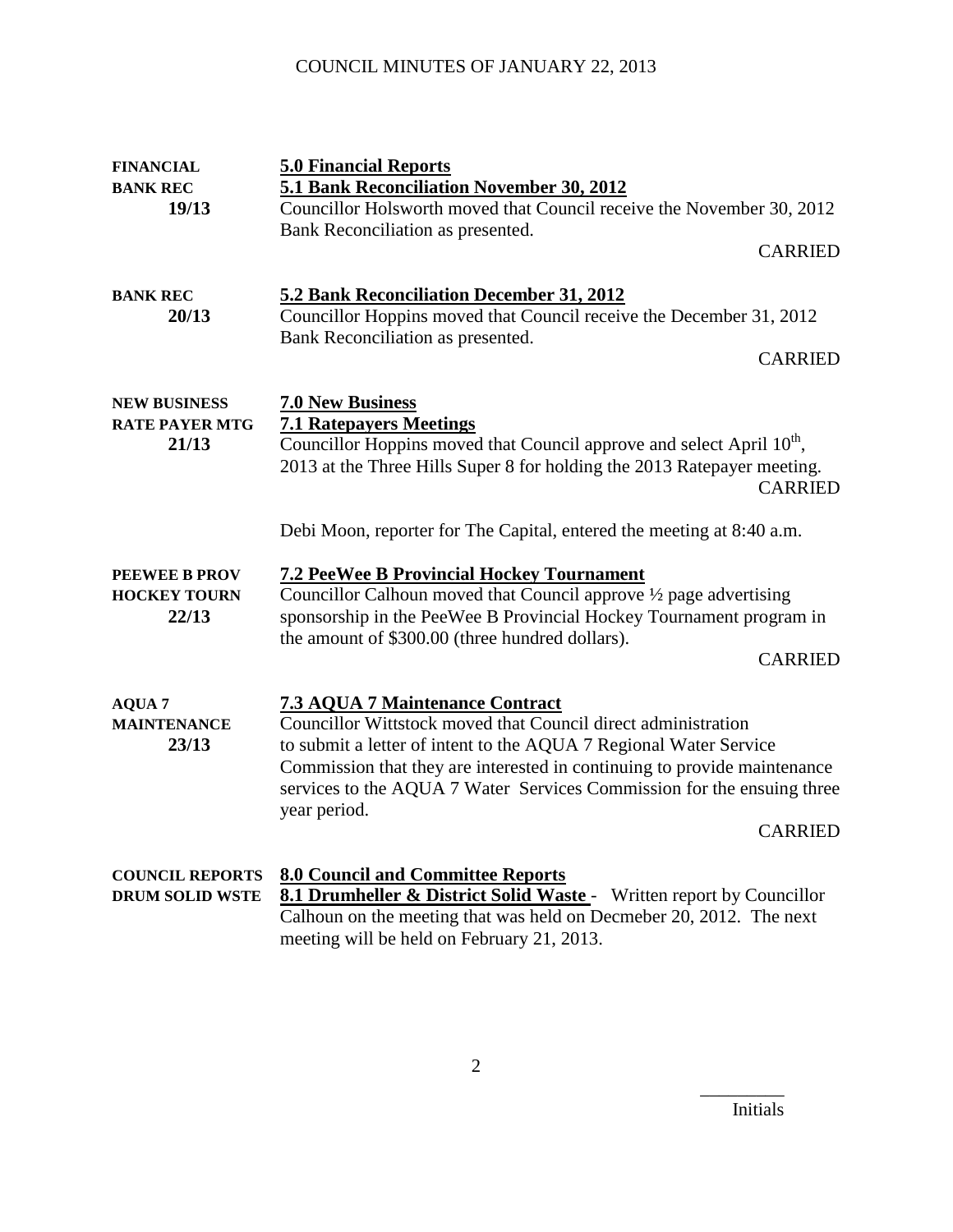**CAAMD&C MTG 8.2 Central Zone Alberta Association of Municipal Districts and Counties Directors Meeting-** Written report by Reeve Long on the Central Zone Director's meeting held at the Kneehill County Office on January 11, 2013. The Central Zone meeting will be held on February 8, 2013 in Caroline, AB at the Kurt Browning Arena. Mike Kerr from Davies Park Executive Search Consultants entered the meeting at 8:56 a.m. **TROCHU FIRE DEPT 8.3 Trochu Fire Department** – Verbal report by Reeve Long on the Town of Trochu hosting a Recognition night for the Trochu Fire Department and Lawrence Hogg who has recently stepped down as Town of Trochu's Fire Chief after 30 years. **24/13** Councillor Hoppins moved that Council approve to donate \$200.00 to the Trochu Fire Department Recognition night and authorize attendance of Council to attend the Saturday, March 30, 2013 event. CARRIED The meeting recessed from 9:01 a.m. to 9:06 a.m. **IN-CAMERA 11.0 In-Camera 25/13** Councillor Holsworth moved that Council go into In-Camera at 9:06 a.m. CARRIED Councillor Painter, Debi Moon, Carolyn Van der Kuil, and Laurie Watt left the meeting at this time. **26/13** Councillor Calhoun moved the meeting out of In-Camera at 10:12 a.m. CARRIED Mike Kerr left the meeting at 10:12 a.m. The meeting recessed from 10:12 a.m. to 10:20 a.m. Councillor Painter, Debi Moon, Carolyn Van der Kuil, Laurie Watt, Pete McRae, Director of Operations and Brandy Hay Evans, Operations Executive Assistant were present when the meeting reconvened. **OPERATIONS 4.0 Operations 4.1 Operations Summary OPR SUMMARY** Pete McRae presented the Operations Report comprised of Transportation (Roads), Water and Miscellaneous updates.

Initials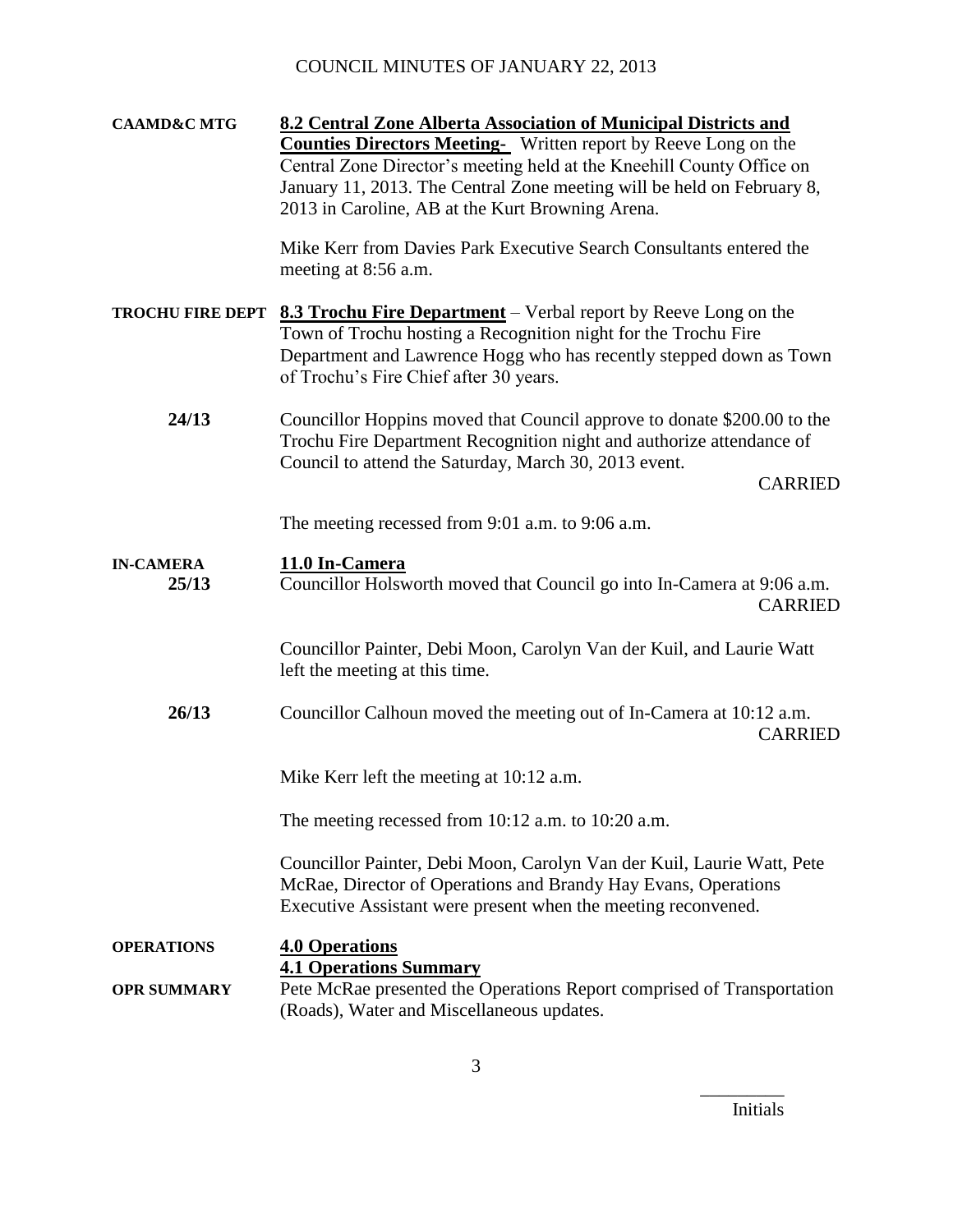**27/13** Councillor Calhoun moved that Council receive the Operations Summary report as presented.

CARRIED

#### **PLOWING BUS RTES 4.2 Plowing of School Bus Routes**

**28/13** Councillor Hoppins moved that Council confirm Policy # 13-28 and continue to follow the lists of priorities for graders outlined in this policy. CARRIED

Mike Morton, Director of Finance entered the meeting at 10:46 a.m.

## **LRBP 4.3 Proposed Changes to the Local Road Bridge Program (LRBP)**

**29/13** Councillor Calhoun moved that Council wait to respond to this agenda item until after the Central Alberta Municipal District and County Zone meeting being held on February  $8<sup>th</sup>$  to confirm responses.

CARRIED

#### **CARBON FUEL RQST 4.4 Request from Village of Carbon to Install Fuel Tank**

**30/13** Councillor Hoppins moved that Council table this agenda item until further information is obtained.

CARRIED

Jerry Brett, Sr. Planner and Development Officer entered the meeting 10:58 a.m.

Pete McRae, Brandy Hay Evans and Mike Morton left the meeting at 11:10 a.m.

## **DELEGATIONS 3.0 Delegations**

**3.3 Southview Estates**

Kees and Jeannette Uittenbogerd have written to Council on behalf of Harvest Agriculture requesting that Council consider allowing the required Municipal Reserves (MR) payment to be a deferred payment over time rather than in one lump sum.

# **IN-CAMERA 11.0 In-Camera Cont'd**

**31/13** Councillor Calhoun moved that Council go into In-Camera at 11:29 a.m. CARRIED

Councillor Painter, and Debi Moon, left the meeting at this time.

**32/13** Councillor Calhoun moved the meeting out of In-Camera at 11:43 a.m. CARRIED

Initials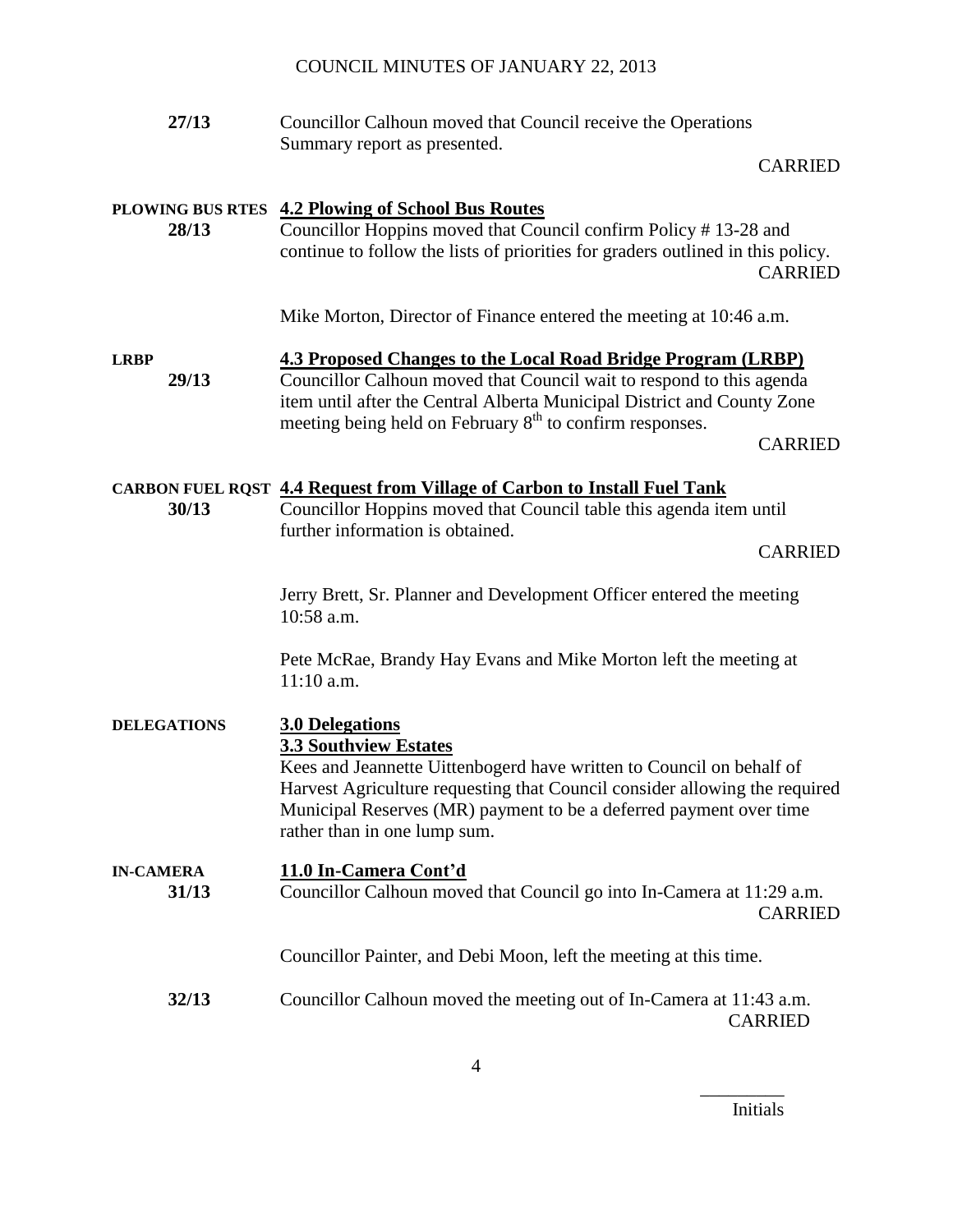**33/13** Councillor Calhoun moved that Council approve, in principle, the deferred payment request and direct the Planning Department and County solicitor to develop, for Council's approval, an agreement to be placed on title by caveat. Recommendation will also include administration fees payable by developer.

CARRIED

Jerry Brett left the meeting at 11:44 a.m.

#### **COUNCIL REPORTS 8.0 Council and Committee Reports Cont'd**

- **3-HILLS CHAMBER 8.4 Three Hills Chamber of Commerce AGM** Written report by Reeve Long on the Three Hills and District Chamber of Commerce AGM held on January  $17<sup>th</sup>$ , 2013. The Volunteer of the Year award was presented to Byrne Lammle for the hours of donated time and help he supplied over the years.
- **RDRMUG 8.5 Red Deer River Municipal Users Group** Written report by Councillor Wittstock on the meeting he attended on January 17, 2013.
- **FCSS** 8.6 Kneehill Regional FCSS Verbal report by Councillor Calhoun on attending the meeting held on January 17, 2013.
	- **34/13** Councillor Wittstock moved that Council receive the Council and Committee Reports as presented.

CARRIED

The meeting recessed from 11:55a.m. to 1:14 p.m.

#### **DELEGATIONS 3.0 Delegations Cont'd 3.4 Drew Barnes – MLA Cypress-Medicine Hat – Critic for Infrastructure and Transportation**

Drew Barnes, Member of Legislative Assembly for the residents of Cypress- Medicine Hat presented to Council. Mr. Barnes is the Official Opposition Critic for Infrastructure and Transportation in Alberta. Mr. Barnes met with Council to better understand Kneehill County's local infrastructure and transportation needs.

Drew Barnes left the meeting at 1:47 p.m.

**CORRESPONDENCE 9.0 Correspondence Report 35/13** Councillor Wittstock moved that Council receive the Correspondence Report.

CARRIED

\_\_\_\_\_\_\_\_\_ Initials